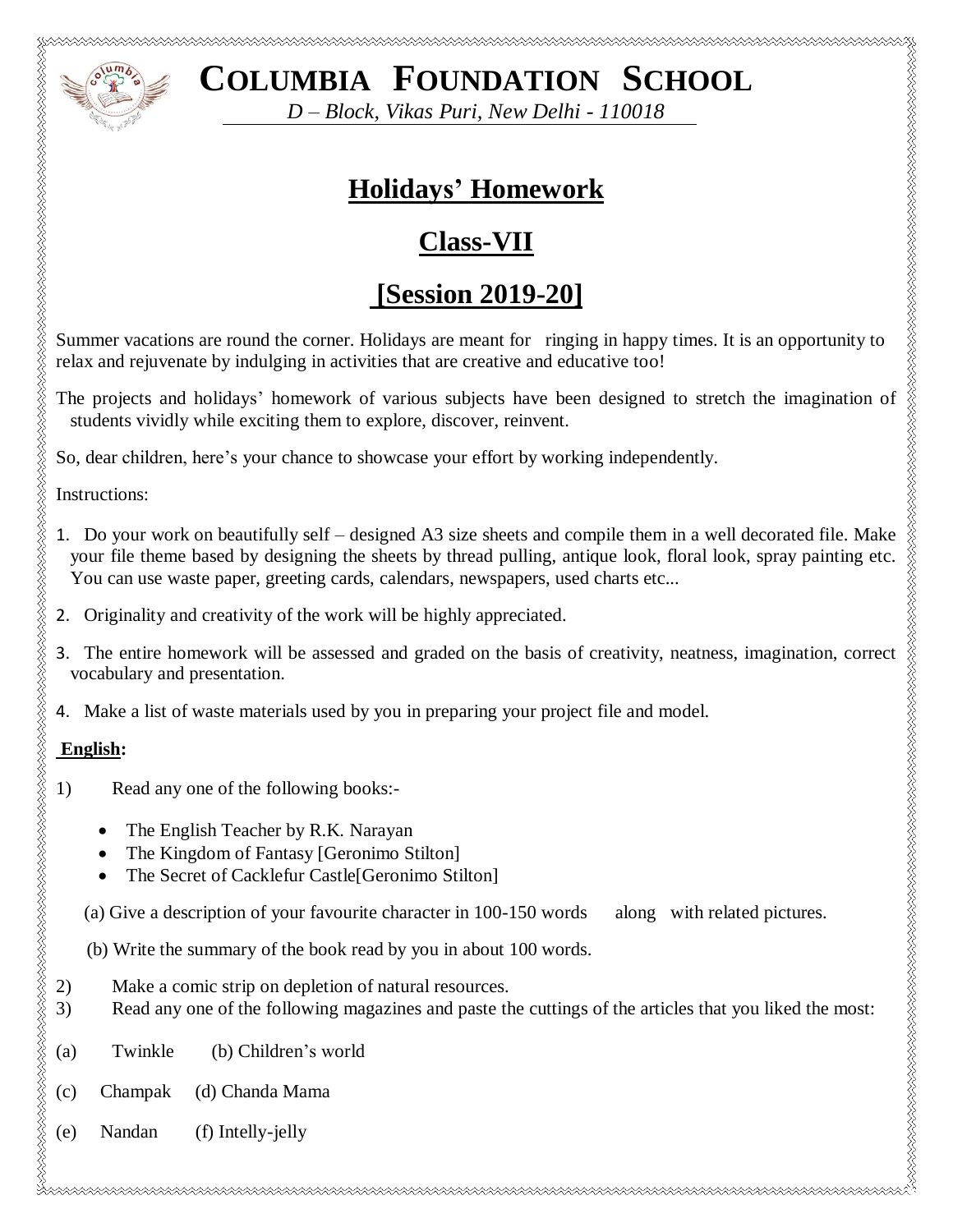4) Write the biography and contribution of 'Alexandre Edmond Becquerel' who brought the concept of solar energy in India in approximately 250-300 words.

#### **Maths:**

- 1) Complete ch-1 and 3 from "Drill Mathematics."(With the help of pencil).
- 2) Draw a 3D-chart on:
- (a) Target to reach ambitious 2022 Solar goal (Roll no. 1-19)

| $\mathbf{v}$                                   | Y ear                     | 2017<br>ZUI                     | 2010<br>2010 | 0.10<br>∠∪⊥ | 2020     | 2021           | റററ<br>ZUZZ |
|------------------------------------------------|---------------------------|---------------------------------|--------------|-------------|----------|----------------|-------------|
|                                                | r.<br>watt<br>$\sigma$ 12 | $\overline{\phantom{0}}$<br>. . | $\cap$<br>ىر | 48          | 65<br>UJ | $\circ$<br>OJ. | 100         |
| $(D - 11 - 200)$<br>71.<br>2010<br>1. <b>.</b> |                           |                                 |              |             |          |                |             |

(b) Electricity Generation mix in 2018. (Roll no.20-39)

| Resource | $\cdot$ .<br>O1l | coal | Hydro and bio mass | Solar and<br>wind | Nuclear | Gas         |
|----------|------------------|------|--------------------|-------------------|---------|-------------|
| % age    | 03               | 38   |                    |                   | 1 U     | $\sim$<br>ت |

3) Test your IQ level:

(a) All the girls of Mary's class are standing in a row.

Mary is the 11th girl from both ends. How many girls are studying in Mary's class?

(b) Find the odd one out:

. . .

. . .

. . .

First, Second, Third, Forth, Fifth, Sixth, Seventh.

(c) Fill in the sequence: A, C, F, H, K, M,  $_{-}$ ,  $_{-}$ .

(d) Connect all the dots with only 4 straight lines without lifting the pencil.

(e) Using four 7s and one 1, make 100. You can use ( ),  $+, \neg, \times, \div$ .

(f) How many lines you can subtract the number 5 from the

number 40.

#### **Value Education**:

Each one teaches one: "To the world you may be one person, but to the illiterate you may be the world". So take up the challenge and teach at least one person aged 5 to 60 years old. Share your experience in 100-150 words and paste related picture

## **S.S.T**

1) it's time to become a 'National Hero' by answering the following questions: a) How harnessing solar energy reduces dependence on foreign fuel and instills a feeling of patriotism?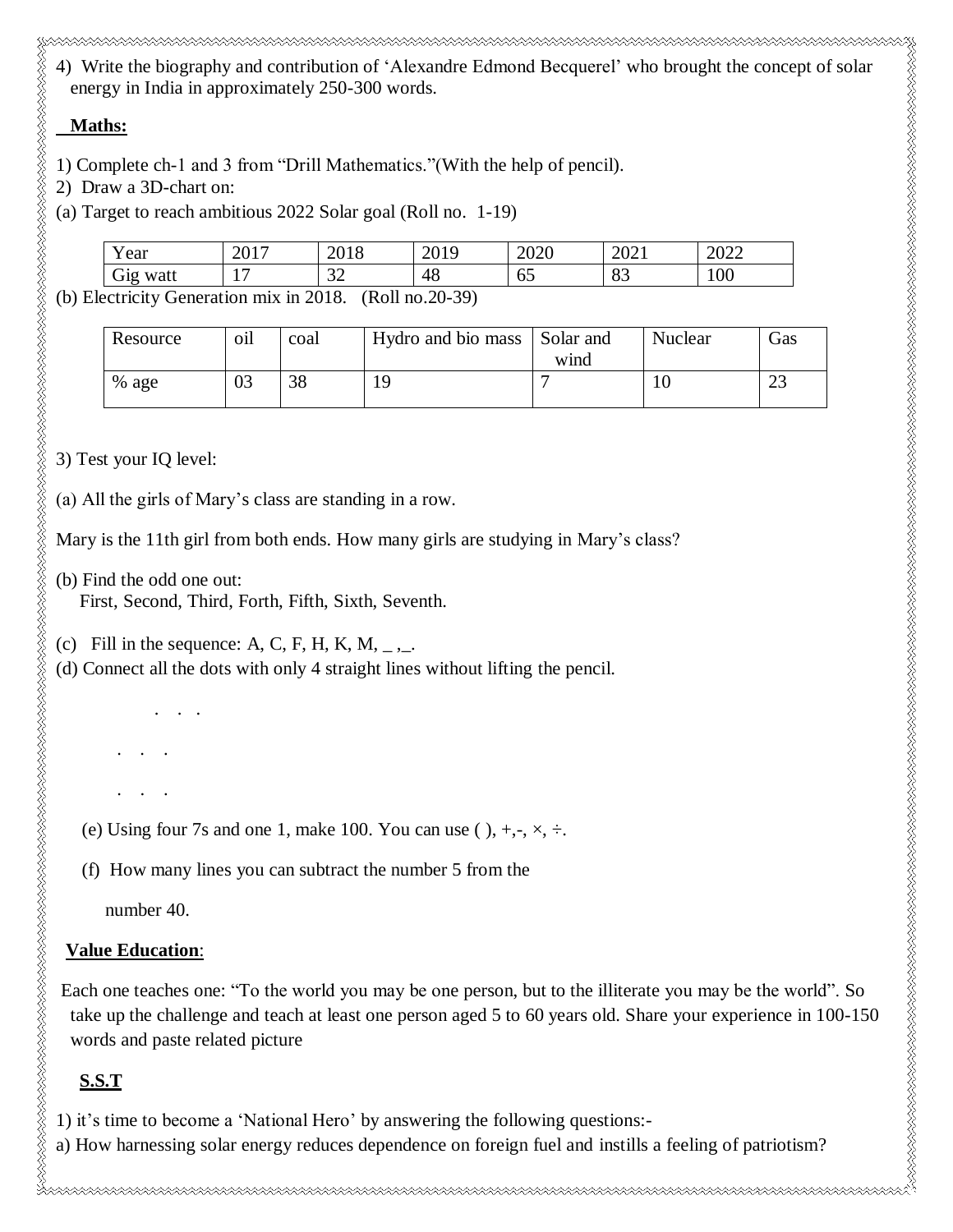b) Natural resources are depleting at a great pace. Suggest some measures to conserve them.

2) Revise the work done in the class and read chapter-2 of History and Civics.

3) Make a beautiful and colourful 3D-chart on:

(a) Roll no. 1 to 13 - Energy Historical Timeline.

(b) Roll no. 14 to 26 - History of Solar Energy

(c) Roll no. 27 to 39 – Map of India showing top 10 Solar States with the % of installations.

4) In order to make this vacation memorable, spend these holidays by not using plastic cutlery, mineral water bottle and junk food even during trips or outings. Prepare the list of items that are harmful for our health. Enter them in a tabular form by highlighting their negative effects and suggesting healthy alternatives .For example:

ELEKTROLOGI ER ELEKTROLOGI ER ELEKTROLOGI ER ELEKTROLOGI ER ELEKTROLOGI ER ELEKTROLOGI ER ELEKTROLOGI ER ELEKT

| S.No. | TEM                  | <b>NEGATIVE EFFECTS</b> | <b>ALTERNATIVES</b> |
|-------|----------------------|-------------------------|---------------------|
|       | Chips                | Contain chemicals       | Fruits              |
| ـ ت   | Mineral water bottle | Plastic is cancerous    | Steel bottle        |

#### **Science:**

1) Lets make this world a better place to live. Plant and nurture an oxygen-giving plant in a non-biodegradable container or waste container and bring it to the school after vacation.

- 2) Let's get ready for a Roller-Coaster ride to enter the world of fantasy and fiction. Watch the most happening movie of the season-'Avengers-End Game. 'Imagine yourself as one of the Superheroes who got a gadget which can be charged by solar energy. One day you came to know that there is a hole in Ozone layer which protects us from Sun's UV rays. Write in about 100-150 words, what will you do to protect our Earth and how will you mend that hole. You can show your creativity by making related drawings.
- 3) Make a beautiful collage of devices used in daily life that can be charged by Solar Energy. Write the usage of every device in 2-3 lines.

4) Write the advantages and disadvantages of using solar energy on 3D-chart along with pictures.

### **Project Work:**

 Project work integrates the conceptual knowledge and creativity of students. It provides a better learning experience for children through exploration. Make the following projects along with related charts according to your roll no.

- 1) Roll no. 1 t o 5 Solar Power LED Street Lights (Working model).
- 2) Roll no. 6 to 10 How solar energy works.
- 3) Roll no. 11 to 15 Solar fan or solar toy car (Working model).
- 4) Roll no. 16 to 20 Auto irrigation system by solar energy or solar water purification system.
- 5) Roll no. 21 to 25 Solar cooker (Working model).
- 6) Roll no. 26 to 30 Solar water Heater.
- 7) Roll no. 31 to 35 Solar city (include Flex boards, traffic lights, etc.)
- 8) Roll no. 36 to 39 Solar power charger.
- Note: Materials to be used for making project